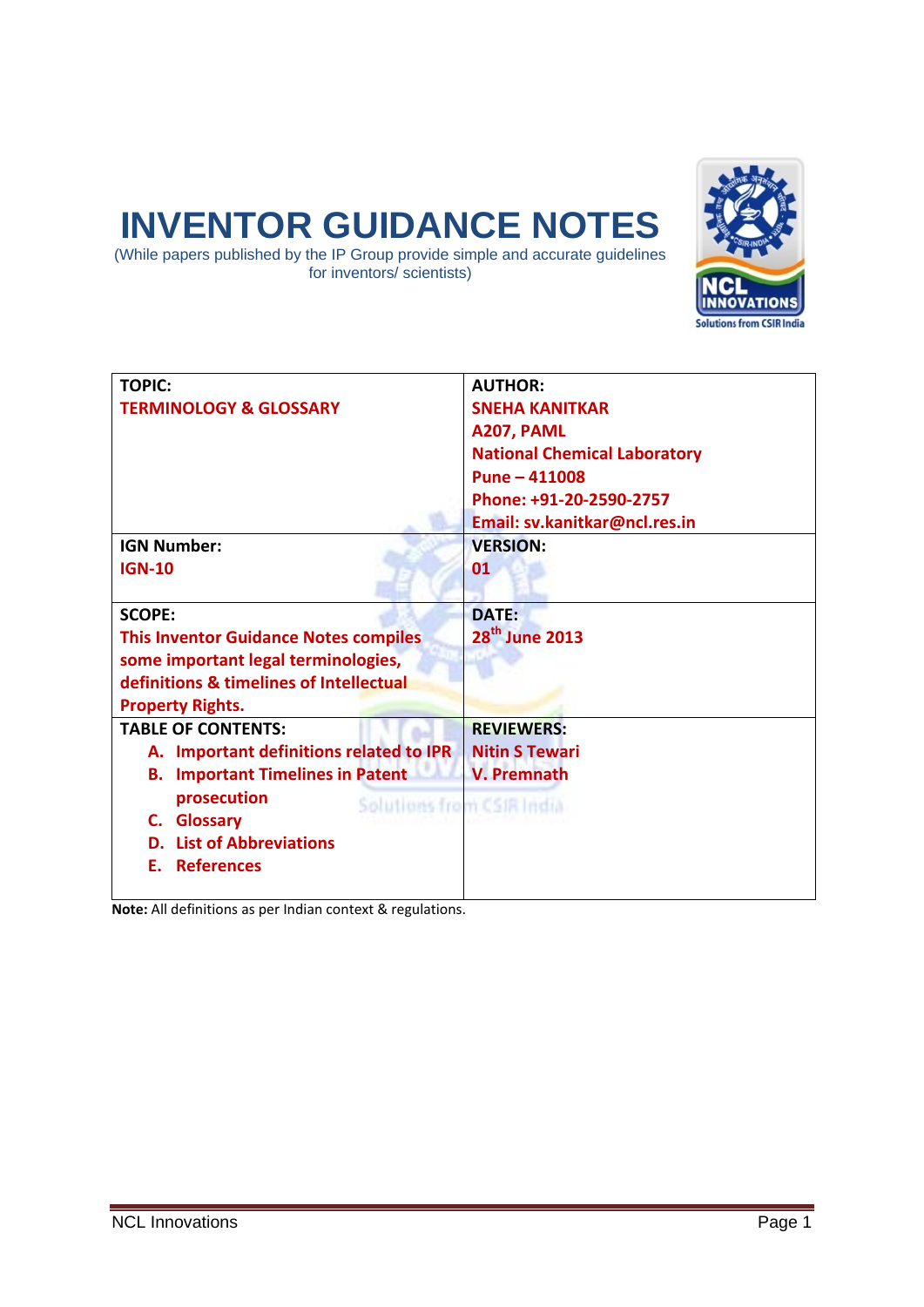### **A. Important Definitions related to IPR:**

#### **Patent**

- • **Legal Definition** Patent is a grant or right to exclude others from making, using or selling one's invention and includes right to license others to make, use or sell it. (Ref. 1)
- • **Explanation** A patent is an exclusive right granted for a certain period by a country to the owner of an invention to stop others from making, selling, importing or offering to sale his patented invention. The third party cannot make, use, import, manufacture, or market the invention without the consent of the patent holder. A patent in the law is a property right & hence can be gifted, inherited, assigned, sold or licensed. There is nothing like a global patent or a world patent. The patent right is territorial in nature & the inventors/their assignees have to prosecute the patent application in countries of their interest for obtaining patents in those countries. (Ref. 2)

### **Copyright**

• **Legal Definition** Copyright means the exclusive right, to do or authorise the doing of any of the following acts in respect of a work or any substantial part thereof, namely:-

(a) in the case of a literary, dramatic or musical work, not being a computer programme, -

(i) to reproduce the work in any material form including the storing of it in any medium by electronic means;

(ii) to issue copies of the work to the public not being copies already in circulation;

(iii) to perform the work in public, or communicate it to the public;

(iv) to make any cinematograph film or sound recording in respect of the work;

(v) to make any translation of the work;

(vi) to make any adaptation of the work;

(vii) to do, in relation to a translation or an adaptation of the work, any of the acts specified in relation to the work in sub-clauses (i) to (vi);

(b) in the case of a computer programme,-

(i) to do any of the acts specified in clause (a);

(ii) to sell or give on commercial rental or offer for sale or for commercial rental any copy of the computer programme: Provided that such commercial rental does not apply in respect of computer programmes where the programme itself is not the essential object of the rental."

(c) in the case of an artistic work,-

(i) to reproduce the work in any material form including depiction in three dimensions of a two dimensional work or in two dimensions of a three dimensional work;

(ii) to communicate the work to the public;

(iii) to issue copies of the work to the public not being copies already in circulation;

 $(iv)$  to include the work in any cinematograph film;

(v) to make any adaptation of the work;

(vi) to do in relation to an adaptation of the work any of the acts specified in relation to the work in sub-clauses (i) to (iv);

(d) In the case of cinematograph film, -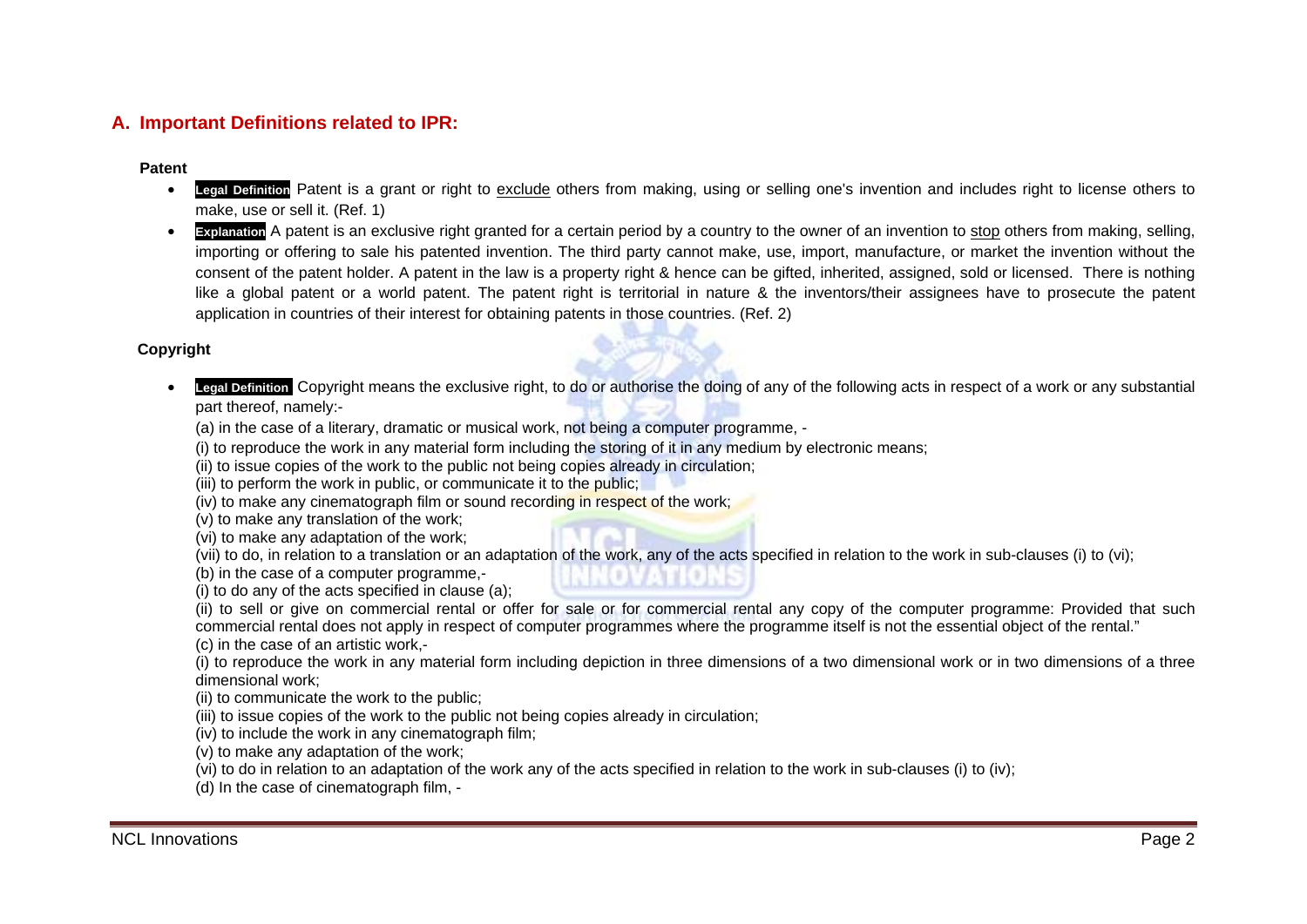(i) to make a copy of the film, including a photograph of any image forming part thereof;

(ii) to sell or give on hire, or offer for sale or hire, any copy of the film, regardless of whether such copy has been sold or given on hire on earlier occasions;

(iii) to communicate the film to the public;

(e) In the case of sound recording, -

(i) to make any other sound recording embodying it;

(ii) to sell or give on hire, or offer for sale or hire, any copy of the sound recording regardless of whether such copy has been sold or given on hire on earlier occasions;

(iii) to communicate the sound recording to the public. (Ref. 3)

### **Designs:**

• **Legal Definition** Design refers to the features of shape, configuration, pattern, ornamentation or composition of lines or colours applied to any article, whether in two or three dimensional (or both) forms. This may be applied by any industrial **process** or means (manual, mechanical or chemical) separately or by a combined process, which in the finished article appeals to and judged solely by the eye. Design does not include any mode or principle of construction or anything which is mere mechanical device. It also does not include any trade mark or any artistic work. (Ref. 4)

#### **Trademark:**

- **Explanation** A trademark is a distinctive sign capable of distinguishing the "goods" or "services" produced or provided by one enterprise from those of other enterprises.
- Any distinctive words, letters, numerals, drawings, pictures, shapes, colours, sounds, smells, logos, labels or combinations used to distinguish goods or services may be considered a trademark. (Ref. 5)

#### **Invention:**

- • **Legal Definition** Invention means a new product or process involving an inventive step and capable of industrial application (section 2j of Patent Act, 1970) (Ref. 1)
- **Explanation** Invention may include any new art, process, method of manufacture, machine, apparatus, system, composition or a substance •manufactured by a new process. (Ref.2) Solutions from CSIR India

#### **Criteria for Patentable inventions:**

•**Novelty:** 

**Explanation** An invention will be considered new if it does not form a part of the state-of-the-art also referred to as 'prior art'. The Patent Act requires that the invention should not have been anticipated or disclosed through any publication or used anywhere in the world before the filing of a patent application in respect of the invention. In other words, the subject matter of the invention should not fall within the public domain or form a part of the state of the art. (Ref.2)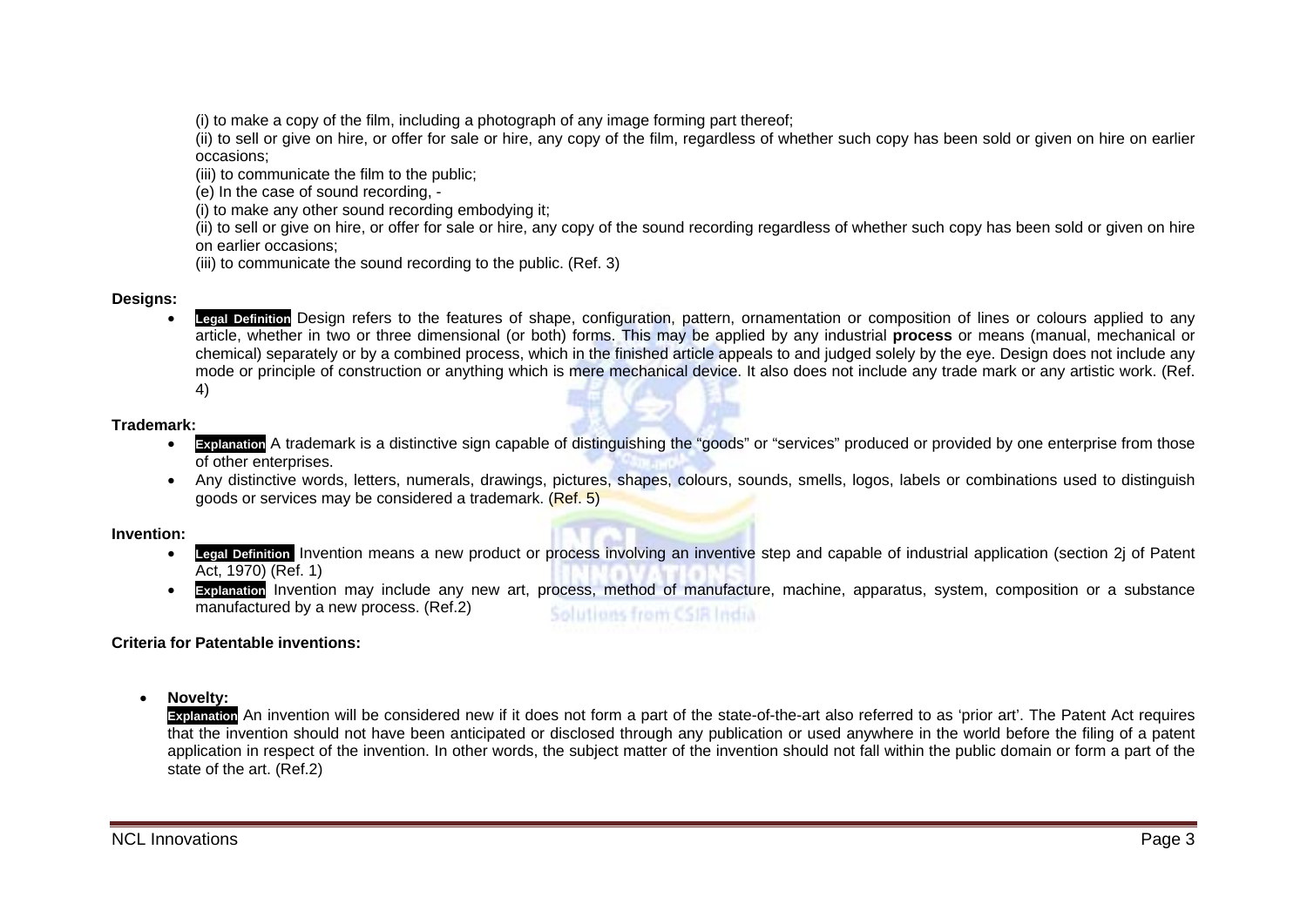#### •**Non-Obviousness/ Inventive step:**

**Legal Definition** "Inventive step" means a feature of an invention that involves technical advance as compared to the existing knowledge or having economic significance or both and that makes the invention not obvious to a person skilled in the art. (Ref. 1)

#### •**Utility:**

**Explanation** An invention must be capable of industrial application; capable of being made or used in an industry (Ref.2)

#### **Non- Patentable Inventions:**

- An invention which is frivolous or which claims anything obviously contrary to well established natural laws;
- An invention the primary or intended use or commercial exploitation of which could be contrary public order or morality or which causes serious prejudice to human, animal or plant life or health or to the environment;
- The mere discovery of a scientific principle or the formulation of an abstract theory or discovery of any living thing or non-living substance occurring in nature;
- The mere discovery of a new form of a known substance which does not result in the enhancement of the known efficacy of that substance or the mere discovery of any new property or new use for a known substance or of the mere use of a known process, machine or apparatus unless such known process results in a new product or employs at least one new reactant.

**Explanation** For the purposes of this clause, salts, esters, ethers, polymorphs, metabolites, pure form, particle size, isomers, mixtures of isomers, complexes, combinations and other derivatives of known substance shall be considered to be the same substance, unless they differ significantly in properties with regard to efficacy;

- A substance obtained by a mere admixture resulting only in the aggregation of the properties of the components thereof or a process for producing such substance;
- The mere arrangement or re-arrangement or duplication of known devices each functioning independently of one another in a known way;
- A method of agriculture or horticulture;
- Any process for the medicinal, surgical, curative, prophylactic diagnostic, therapeutic or other treatment of human beings or any process for a similar treatment of animals to render them free of disease or to increase their economic value or that of their products.
- Plants and animals in whole or any part thereof other than micro organisms but including seeds, varieties and species and essentially biological processes for production or propagation of plants and animals;
- A mathematical or business method or a computer programme *per se* or algorithms;
- A literary, dramatic, musical or artistic work or any other aesthetic creation whatsoever including cinematographic works and television productions;
- A mere scheme or rule or method of performing mental act or method of playing game;
- A presentation of information;
- Topography of integrated circuits;
- An invention which in effect, is traditional knowledge or which is an aggregation or duplication of known properties of traditionally known component or components.
- Inventions relating to atomic energy not patentable. (Ref. 1 & 16)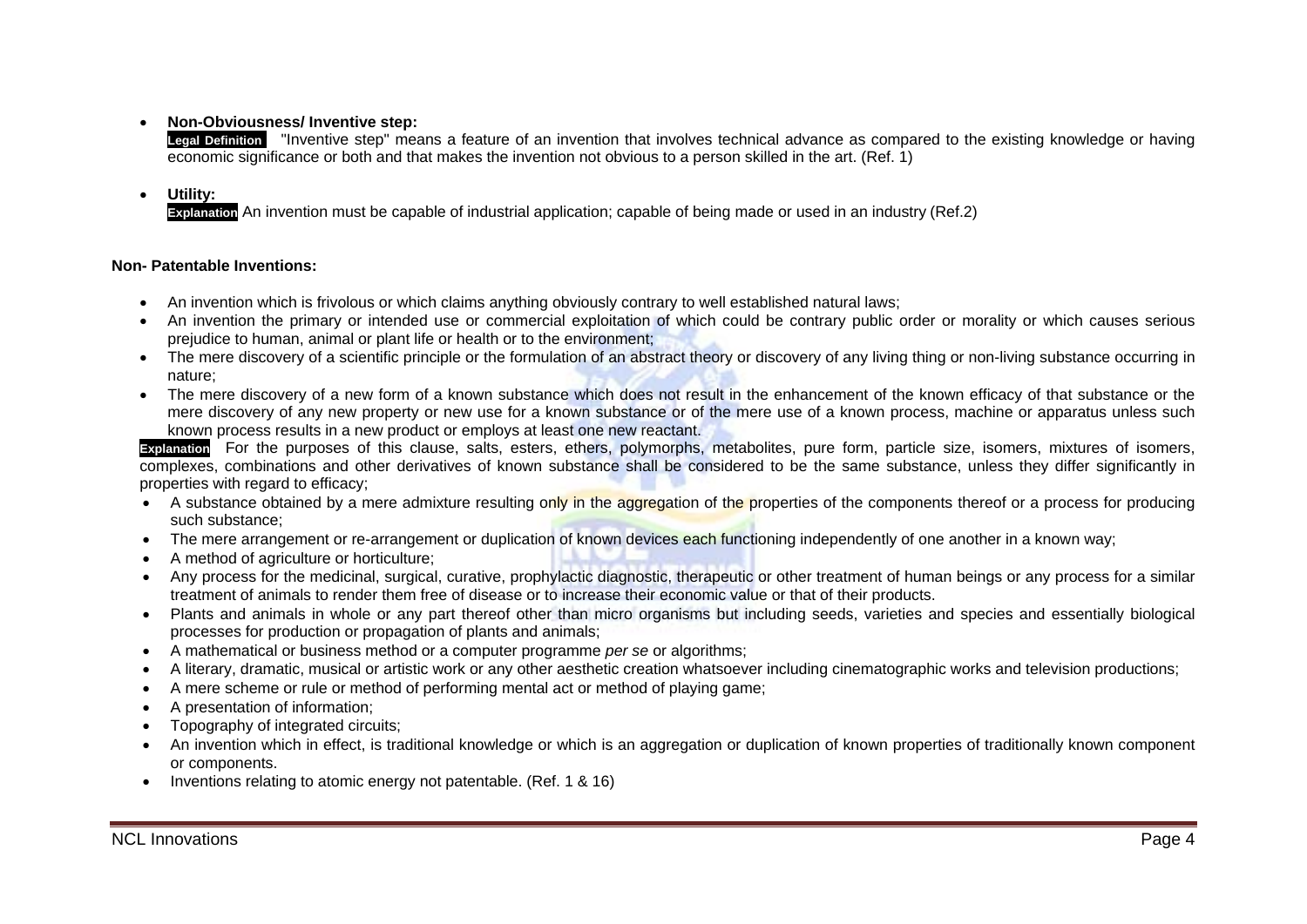Filing of Patent: An application for a patent may be filed at any of the branches of Indian patent office in the prescribed format accompanied by relevant forms, specification & prescribed government fees. (Ref.2)

#### **Types of Patent Documents**

• **Provisional specification:** A specification which does not contain claims is regarded as a provisional specification. A provisional specification is filed cases where the invention is not complete or is at a preliminary stage at the time of filing the application & requires further development. A complete specification must be filed within 12 months from the date of filing a provisional specification. [s 9 (1)] Thus provisional filing is a priority document which secures a priority date for the invention. As India follows a first to file system, securing an earlier priority for the invention is highly beneficial for the inventor & is facilitated by the provisional filing.

An inventor is free to publish or go public with his invention once a provisional specification is filed at the patent office. (Ref.2)

 **Complete specification:** The complete specification is a techno-legal document which fully & completely describes the invention & the best mode of carrying out the invention. The invention should be described in a clear & succinct manner in the complete specification so that a person who is ordinarily skilled in the art should be able to work the invention without making any extra efforts. Claims are an important part of the complete specification, which describe the boundaries of the protection sought. A complete specification must be filed within 12 months from the date of filing a provisional specification. [s 9 (1)] (Ref.1, 2)

#### **Types of Patent Applications** (Ref.2)

- **Ordinary application:** It refers to an application, which is filed in the Indian patent office without claiming priority of any other application. It may be accompanied by a provisional or complete specification.
- • **Conventional Application:** It is an application filed in the Indian patent Office claiming the priority of the same application filed in the convention country. The convention application must be accompanied with a complete specification & must be filed within 12 months from the date of filing the application in the convention country.
- • **PCT/International Application:** The international patent application which is filed through patent cooperation treaty is also referred to as PCT application. If an application has been filed in the convention country, then the PCT application must be filed within 12 months from the date of filing the similar application in the convention country.
- • **Divisional Application:** In accordance with s 10(5), the claims of a complete specification must relate to a single invention or to a group of inventions which are linked to each other by a single inventive concept. Subject to the provisions of s 16, if an application for patent contains more than one invention which are not linked to each other by a single inventive step, then a n applicant may upon the controllers order file a further application in respect of a non-related invention disclosed in provisional or complete specification. The application so divided claiming non-related inventions is called as divisional patent application.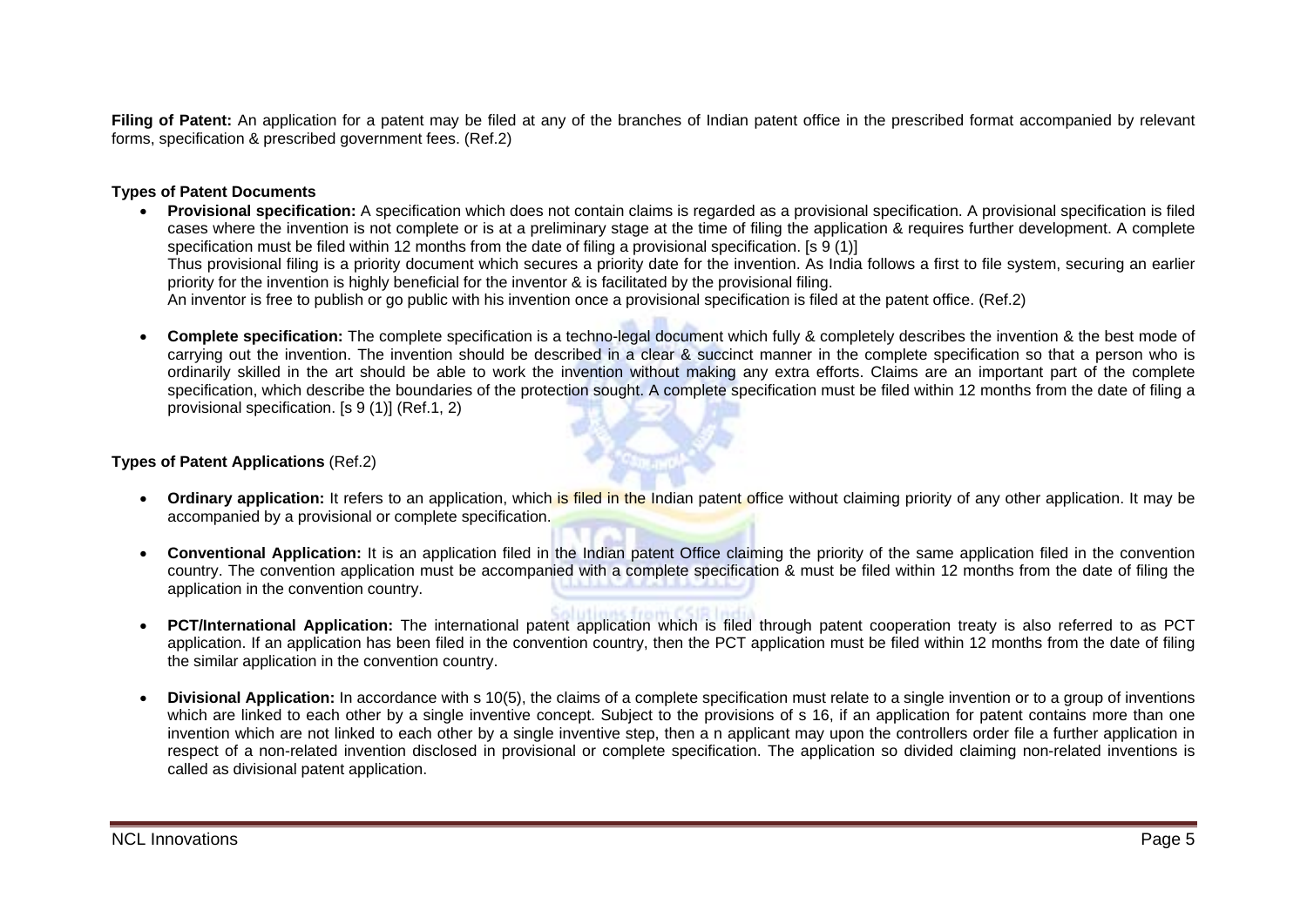•**Patent of Addition:** A patent of addition may be filed in respect of any improvement in or modification of an invention described or disclosed in the complete specification of parent patent application. It has to be filed by the same inventors as named on the parent application. (based on ref.1)

#### **Publication of patent application**

Every application for patent is published after 18 months from the date of its filing or priority date whichever is earlier. However, following applications are not published.

- A) Application in which secrecy direction is imposed
- B) Application which has been abandoned u/s 9(1) and
- C) Application which has been withdrawn 3 months prior to 18 months (based on ref.1)

**Early Publication:** The patent act provides for an early publication of the filed specification when applied for it in the prescribed form & upon payment of the prescribed fees. Request for early publication can be filed any time after filing the complete specification. (Based on ref.1)

Patent Examination: The patent office examines the novelty, inventive step & industrial applicability of the invention when a request for examination is made in the prescribed form within 48 months from the date of priority or date of first filing. The examiner compiles his comments on the patentability of the application in a report known as the First Examination Report (FER). He shares this report with the applicant. The applicant must provide his reply to the examiners comments within 12 months from the date of receipt of the report. On going through the comments, if satisfied the examiner may grant a patent to the applicant. If not satisfied with the applicants reply to the queries raised by the examiner, the patent application is refused a grant of patent. (Based on ref.1)

**Grant of a Patent:** The examiner on receipt of the applicants reply to his queries, if satisfied that the concerned patent application is novel, has inventive step & industrial applicability, may grant a patent to the applicant. (Based on ref.1)

**Term of a patent:** The term of a patent is 20 years from the date of first filing. (Based on ref.1)

**Rights of a Patentee:** A patent granted under this Act shall confer upon the patentee—

utions from CSIR India

(a) where the subject matter of the patent is a product, the exclusive right to prevent third parties, who do not have his consent, from the act of **making, using, offering for sale, selling or importing for those purposes that product in India**;

(b) where the subject matter of the patent is a process, the exclusive right to prevent third parties, who do not have his consent, from the act of using that **process, and from the act of using, offering for sale, selling or importing for those purposes the product obtained directly by that process in India**  (Ref. 1)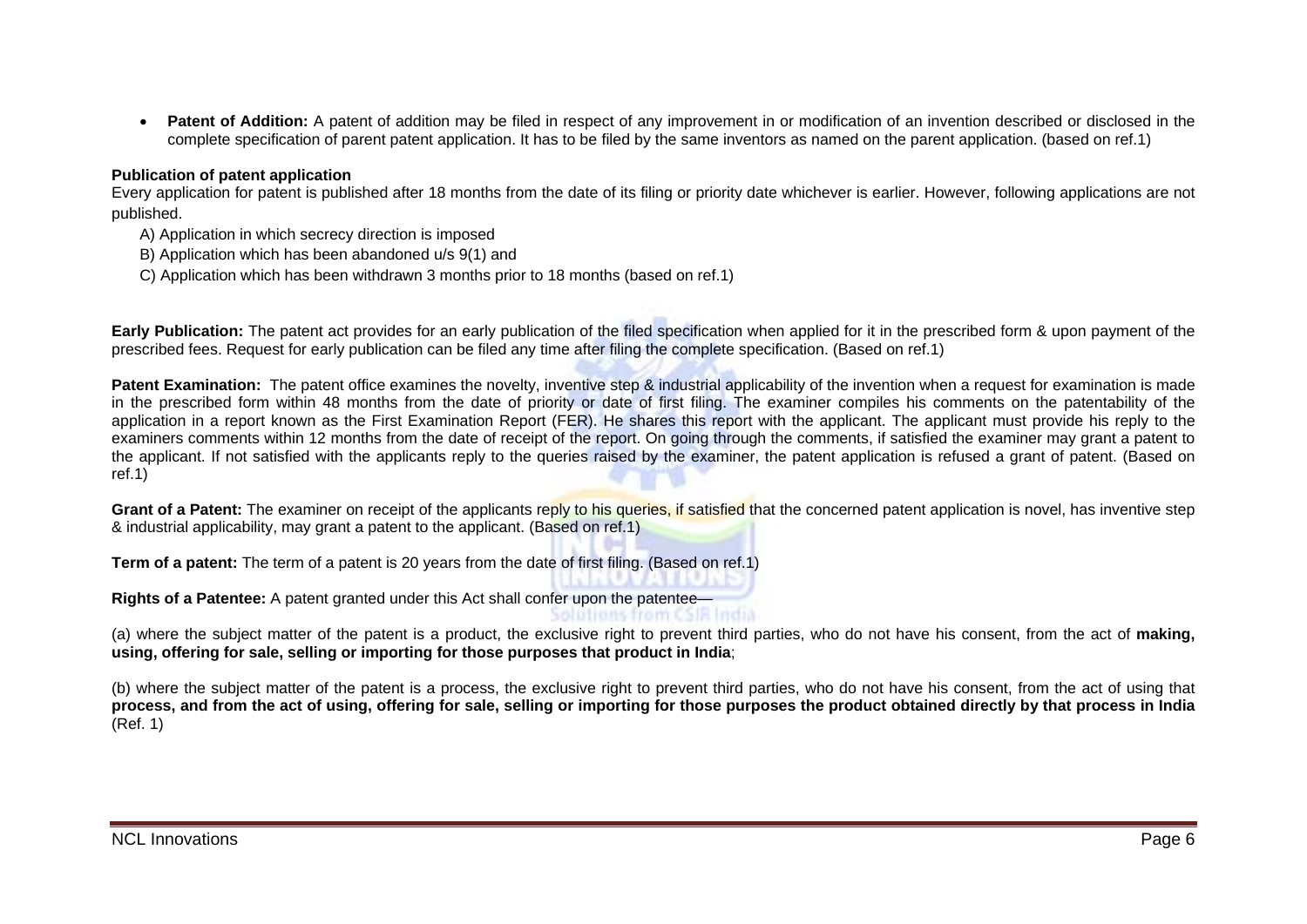### **B. Important Timelines in Patent Prosecution**

| No.            | <b>Proceedings</b>                                       | <b>Timelines</b>                                                                     |
|----------------|----------------------------------------------------------|--------------------------------------------------------------------------------------|
| 1 <sub>1</sub> | Provisional specification/ Direct Complete specification | Priority filing - 0 month. All the time lines are usually counted from this date.    |
| 2.             | Complete specification filed in pursuance of provisional | Within 12 months from the date of filing provisional specification                   |
|                | specification                                            |                                                                                      |
| 3.             | Proof of right to make an application by virtue of       | At the time of filing an application or within 6 months from the date of such filing |
|                | assignment of right                                      |                                                                                      |
| 4.             | Conversion of complete specification into provisional    | Within 12 month from the date of filing an application                               |
|                | specification                                            |                                                                                      |
| 5.             | Publication of an application (automatic publication)    | 18 months from the date of priority filing                                           |
| 6.             | Request for early publication                            | Any time after filing an application                                                 |
| 7.             | Withdrawal of an application before publication          | 3 months prior to the expiry of 18 months from the date of application               |
| 8.             | <b>Request for Examination</b>                           | Within 48 months from the date of priority or date of first filing.                  |
| 9.             | Information & undertaking regarding foreign filing       | At the time of filing an application or within 6 months from the date of such filing |
| 10.            | Pre-grant opposition                                     | Any time after publication of an application & before the grant of the patent        |
| 11.            | Post-grant opposition                                    | Within 1 year from the date of publication for the grant of patent                   |
| 12.            | Application for the grant of compulsory license          | Anytime after 3 years from the date of grant of patent                               |
| 13.            | Application for restoration of lapsed patent due to non- | Within 18 months from the date on which the patent lapsed                            |
|                | payment of renewal fees                                  |                                                                                      |
| 14.            | Surrender of patent                                      | Anytime after grant of the patent                                                    |
| 15.            | Post dating of an application                            | Anytime after filing & before the grant of a patent                                  |
| 16.            | Information regarding the extent to which the invention  | Shall be furnished in respect of each calendar year before the expiry of 3 months of |
|                | has been worked on commercial scale in India             | the end of each year & within 2 months from the date of communication of controller. |
| 17.            | Declaration as to inventorship                           | Along with the application or before the expiry of 1 month from the date of priority |
|                |                                                          | filing                                                                               |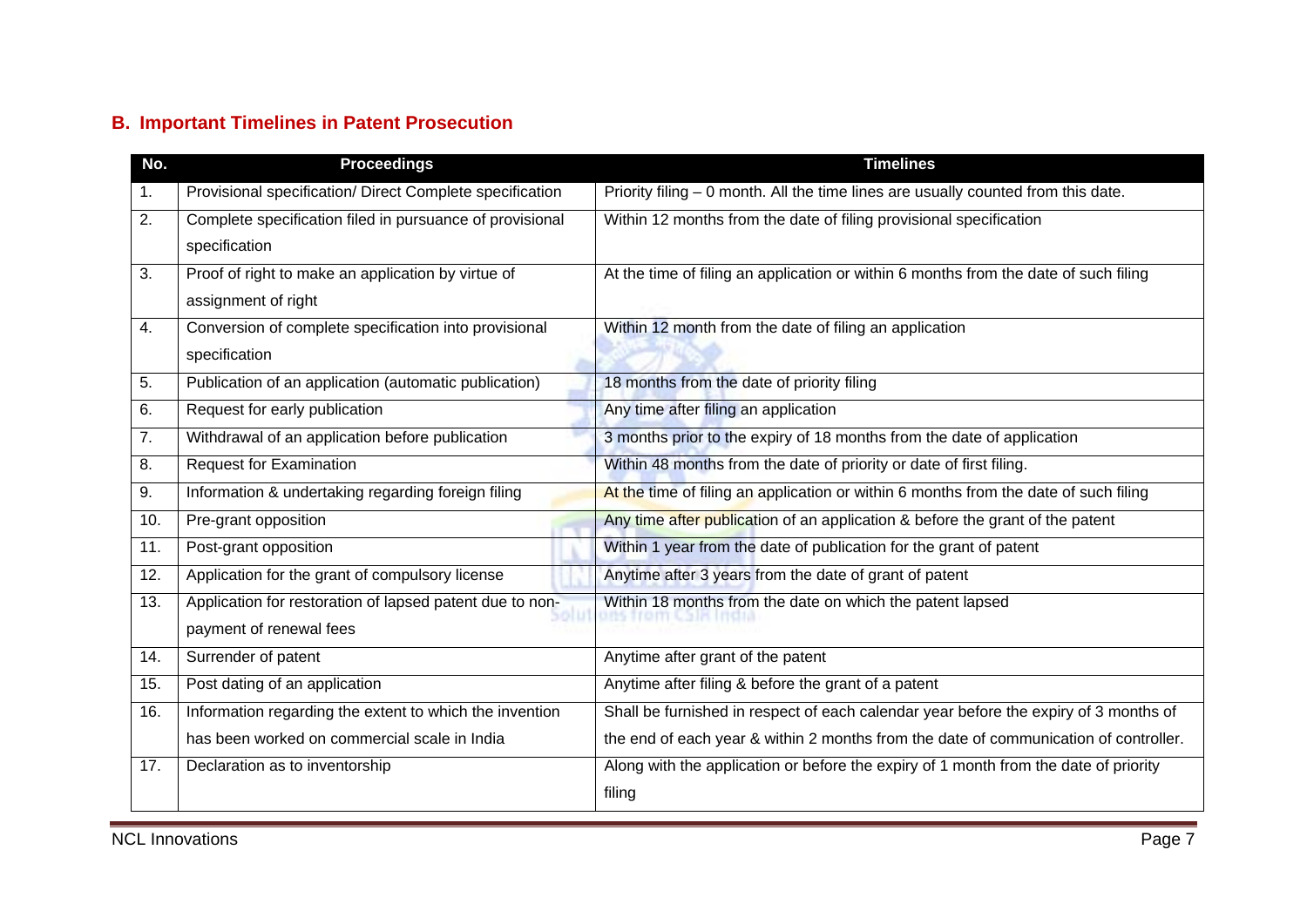### **C. Glossary:**

## A

**Abandonment:** An inventor may decide to abandon a patent application that is pending in the patent office by not responding to communications from the patent office or by notifying the patent office that he or she officially wishes to abandon the application. Once an application is abandoned, patent office will no longer consider the application for patentability. (Adapted from Ref.7)

**Abstract:** The abstract is a required part of a patent application. The abstract should be designed to allow a reader to determine quickly the subject matter of the patent application. (Ref. 7)

**Allowance:** Allowance is the term used by some patent offices to indicate that a patent application is in a condition to become a granted patent. (Ref. 7)

**Amendment:** Any change to a patent application that is pending in the patent office may be changed by an amendment. Amendments are usually made in response to a communication from the patent office, but an inventor can submit a preliminary amendment before he or she receives any communication from the patent office. Amendments cannot add information that was not part of the original patent application, but portions of the application may be deleted or rewritten. Obvious errors in the application may also be corrected. Amendments may also be made to a granted patent, following which it will be published along with the amendment to facilitate opposition to the amendments if any. (Ref. 7)

**Anticipation:** A reference that contains all of the elements of a claim is considered to anticipate the claim. (Ref. 7)

**Application:** A written document seeking patent protection and filed with the Indian Patent Office or a patent office outside of the India. The application must include a disclosure of the invention that would, without undue experimentation, enable a person of ordinary skill in the art to make and use the invention; at least one claim (in case of complete specifications); drawings (if drawings are necessary to understand the invention); and disclosure of what the inventor views as the best mode for practicing the invention. The claims of the application define the invention and the scope of the coverage sought. The written description and enabling disclosure are typically found in the specification portion of the application. The specification is the narrative portion of the application, along with the drawings, if present. The specification includes the description of the preferred embodiments or best mode of practicing the invention. It may include a summary of the invention; a description of the background of the invention, including prior art or the problem dealt with by the invention; and a description of the drawings. The specification may also include an abstract of the disclosure. (Adapted from Ref. 8)

**Appellate Board:** Intellectual Property Appellate Board (IPAB) has been constituted by a Gazette notification of the Central Government in the Ministry of Commerce and Industry on 15th September 2003 to hear appeals against the decisions of the Registrar under the Trade Marks Act, 1999 and the Geographical Indications of Goods (Registration and Protection) Act, 1999. IPAB has its headquarters at Chennai and shall have sittings at Chennai, Mumbai, Delhi, Kolkata and Ahmadabad. In terms of the Notifications No.12/15/2006-IPR-III) dated 2/4/2007 issued by the Ministry of Commerce & Industry, the provisions of the Patent Amendment Act, 2002 and the Patents Amendment Act, 2005, relating to the Intellectual Property Appellate Board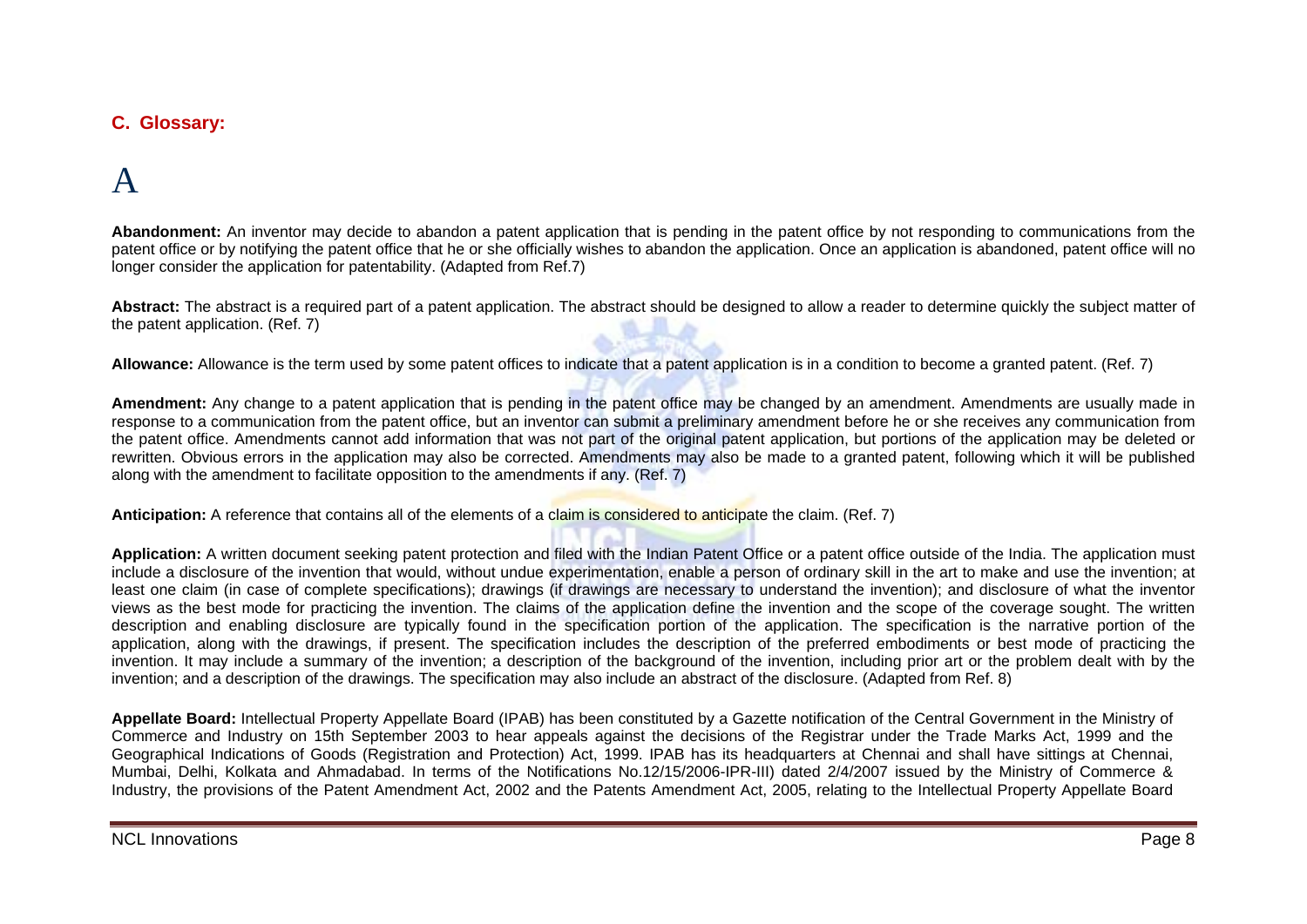have been brought into force. Thus, all the Appeals pending before the various High Courts will stand transferred to the IPAB. Likewise, fresh Rectification Applications under the Patents Act, 1970, will have to be filed before the IPAB. (Ref. 14)

**Assignee:** An assignee is the owner of a patent application or granted patent to whom the rights of a patent have been assigned. (Ref. 7)

**Assignment:** The transfer of ownership of patents or patent application is typically referred to as an assignment. (Ref. 7)

**Assignor:** Someone who is transferring their ownership of a patent application or granted patent is considered to be an assignor. (Ref. 7)

### B

**Best Mode:** Patent Law requires that a patent application include the best mode in the description of the invention. The best mode is the best way that the inventor considers at the time of filing the patent application for making and using the claimed invention. (Ref. 7)

**Budapest Treaty:** Budapest treaty on International Recognition of deposit of Micro-organisms for the purposes of patent procedure. The authorized depository institution in India located at Chandigarh is the Microbial type Culture Collection & Gene bank (MTCC). When a patent application relates to a micro-organism, it is mandatory for the applicant to deposit a culture of the concerned microbe at the depository. (Based on Ref. 1 & 2)

### $\mathbf C$

**Capable of Industrial Application:** Means that an invention must be capable of being made or used in an Industry. This is an essential criterion for patentability. (Based on Ref. 1)

**Citation:** All the relevant prior arts found during the examination of a patent application, by an examiner, which may hamper the prospects of grant of a patent are called citations. These may include patent as well as non-patent literature. (Adapted from Ref. 15)

**Claim:** A claim in a patent application is the legally binding portion of the patent application. It describes the boundaries of the invention for which the protection is sought. Claims are the legal parts of a patent document. Typically an apparatus/ product claim consists of a series of elements related to one another that describe the invention. A method/process claim consists of a series of steps that describe the novel method. (Ref. 7)

**Compulsory License:** At any time after the expiration of three years from the date of the grant of a patent, any person interested may make an application to the Controller for grant of compulsory licence on patent on any of the following grounds, namely:—

(a) that the reasonable requirements of the public with respect to the patented invention have not been satisfied, or

(b) that the patented invention is not available to the public at a reasonably affordable price, or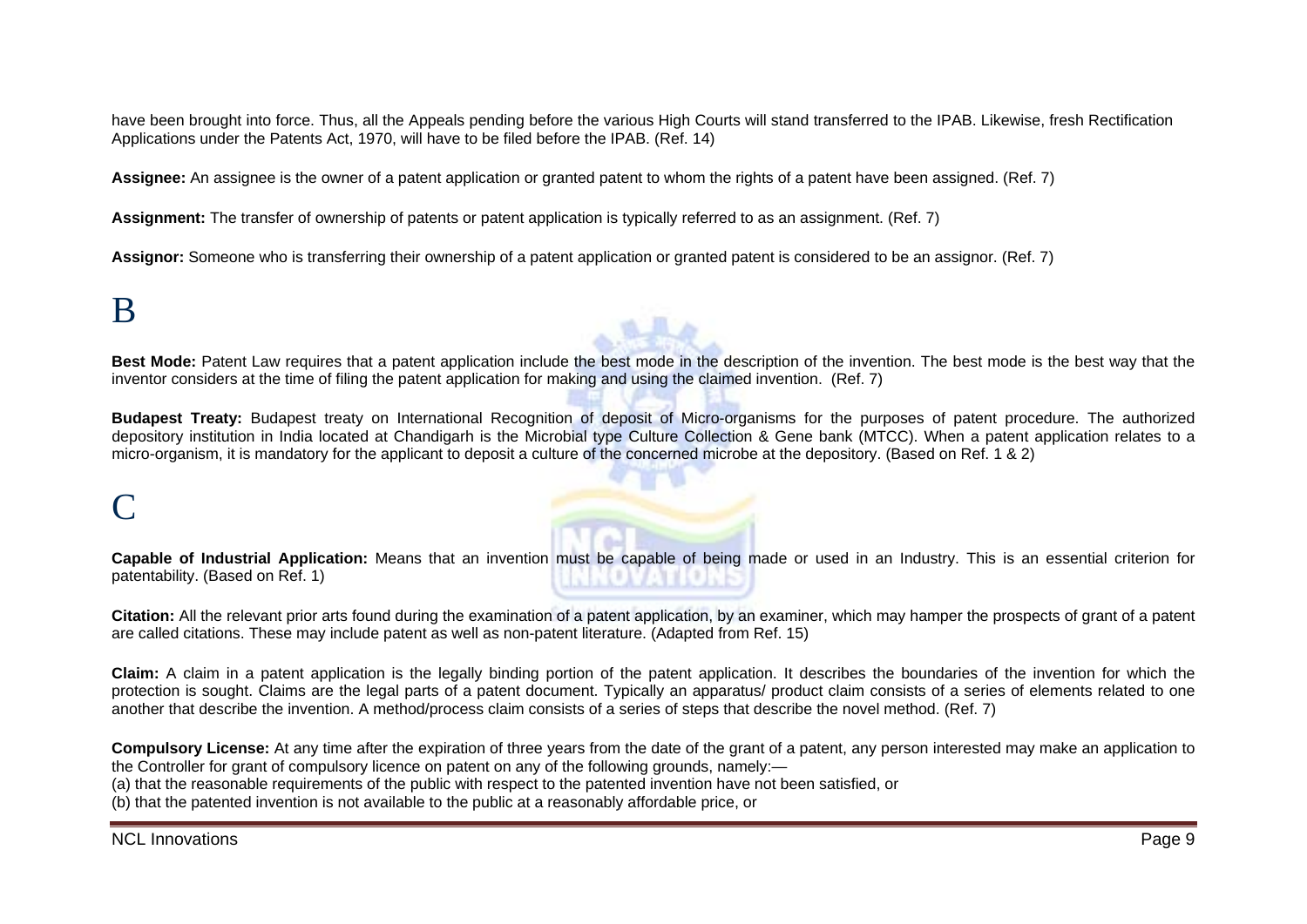(c) that the patented invention is not worked in the territory of India. (Ref. 1)

**Controller:** Controller means Controller General of Patents, Designs & Trademarks. He is the signing authority for the grant of a patent. (Ref. 2)

**Convention Country:** Any country, which is a signatory or party or a group of countries, union of countries or intergovernmental organisations which are signatories or parties to an international, regional or bi-lateral treaty, convention or arrangement to which India is also a signatory or party and which affords to the applicants for patents in India or to citizens of India similar privileges as are granted to their own citizens or citizens to their member countries in respect of the grant of patents and protection of patent rights shall be a convention country or convention countries for the purposes of this Act. (Ref. 2)

### D

**Declaration as to Inventor-ship:** An inventor or group of inventors are required to sign and submit a declaration as part of the patent application. The declaration or oath should state that the inventor believes that he is an inventor, that he is familiar with the contents of the patent application. (Ref. 2)

**Design Patent:** A design patent is a patent that protects the appearance of something not the combinations of elements or how they are interrelated which is considered a utility patent. (Ref. 7)

**Description:** A full & detailed explanation of the invention & how it works, filed at the office to initiate a patent application. The description must give away the best mode of performance of the invention & may be accompanied by one or more drawings. (Ref. 2)

**Divisional Application:** Patent law allows a patent owner to have only one invention per patent. In some cases that the patent examiner will determine that there are at least two different inventions claimed in a single patent application. In such a scenario, the examiner will require the patent owner to divide the application, one division will be elected to continue with the examination with the patent office and the other division may be withdraw to be filed as a new patent application, which is usually referred to as a divisional application. (Based on Ref. 1 & 7)

### E

### Solutions from CSIR India

**Enablement:** Patent law requires that a patent application describe the claimed invention in such a way that anyone of ordinary skill in the technology that the invention is concern with will be able to make and use the claimed invention. (Ref. 7)

**Examiner:** The examiner is the employee of the patent office who reviews the patent application and judges the novelty of the claimed invention. (Ref. 7)

**Exclusive License:** A license from a patentee which confers on the licensee, or on the licensee & persons authorised by him, a right to exclude all persons (including the patentee) from using, selling, offering for sale, etc the patented invention. (Ref. 1)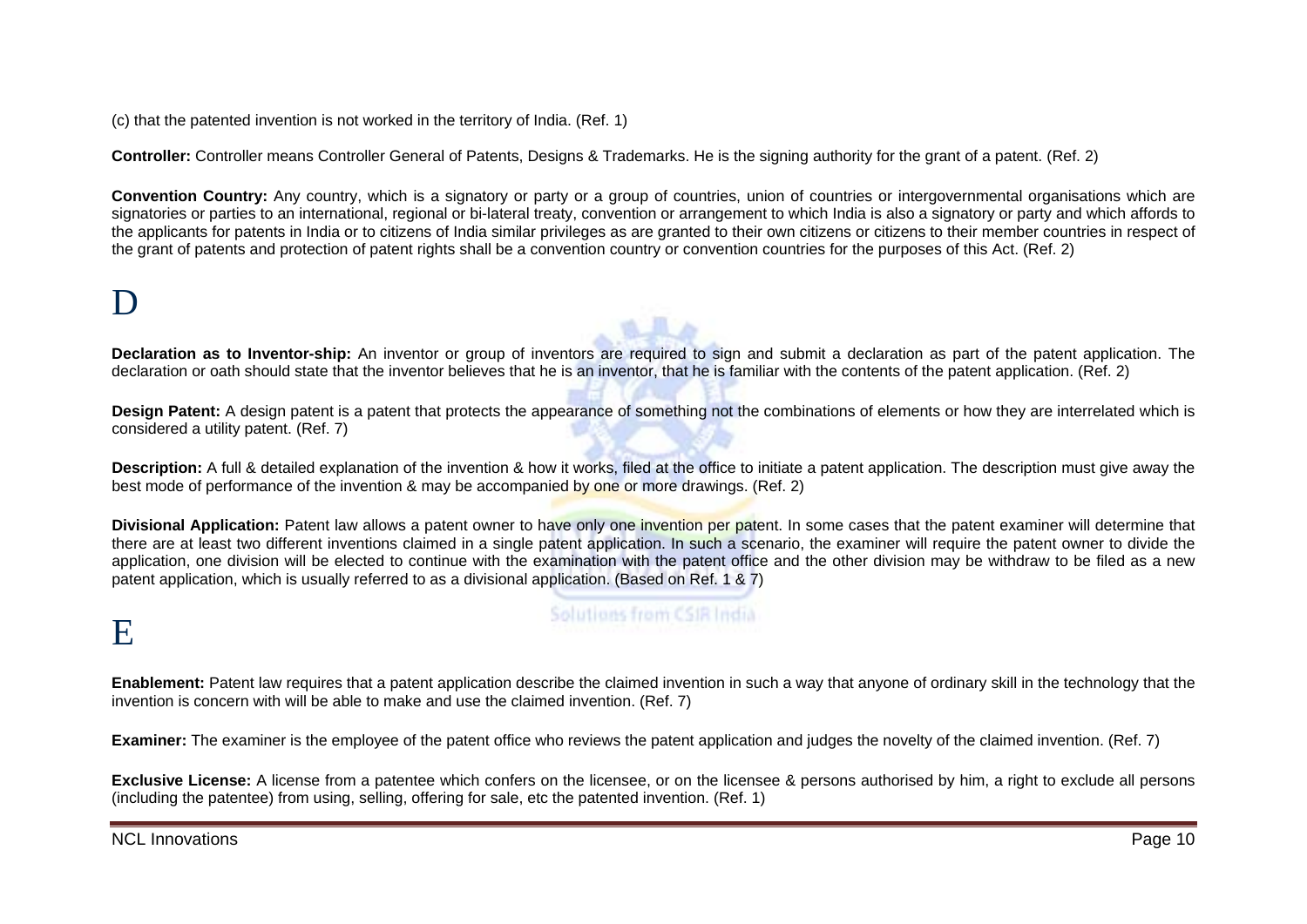**Extension of Time:** When the patent office communicates to the patent owner or his representative, the patent office usually mandates a time in which the owner or representative may respond without paying a late fee. If the owner or representative does not respond within the time period he or she must pay the late fee and request an extension of time. (Ref. 7)

### F

**File Wrapper:** The file wrapper is the record of documentation kept by the United States patent office on a patent application or granted patent. (Ref. 7)

**Filing Date:** The filing date is the date on which the patent application was first filed at the patent office. (Ref. 7)

**Filing Fee:** The patent office requires a fee to process the patent application which is required at the time of filing. (Ref. 7)

**First Examination Report:** FER is the report provided by a patent examiner authorised by the Controller General of the Patent Office of India after examining a patent application. It mentions all objections to the grant of patent (if any) along with the citations hampering the grant of patent to an application. (Based on Ref 1 & 2)

**First to File:** In a first-to-file system, the right to the grant of a patent for a given invention lies with the first person to file a patent application for protection of that invention, regardless of the date of actual invention. (Based on Ref. 18)

First to Invent: Under this system, the date of filing a patent was not given preference if it could be proved by lab records etc that the invention was "first invented" by the claimant. Canada, the Philippines, and the United States were the only countries to use *first-to-invent* systems, but each switched to first-tofile in 1989, 1998, and 2013 respectively. (Based on Ref. 18)

### G



**Geographical Indication:** Geographical Indications of Goods are defined as that aspect of industrial property which refers to the geographical indication referring to a country or to a place situated therein as being the country or place of origin of that product. Typically, such a name conveys an assurance of quality and distinctiveness which is essentially attributable to the fact of its origin in that defined geographical locality, region or country. (Ref. 6)

# H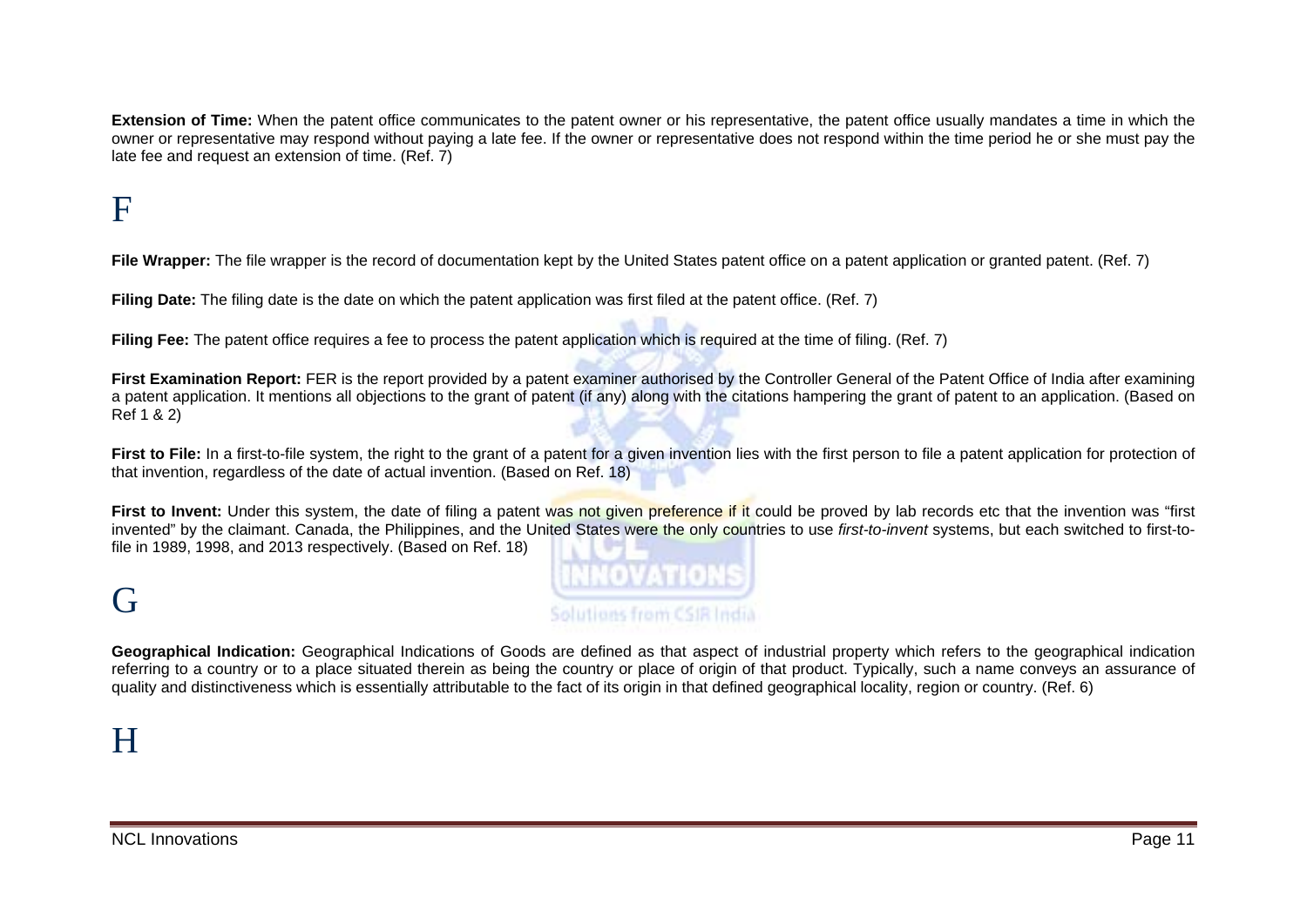**Hearing:** The applicant can request for a hearing with the controller after receiving the First Examination report in order to convince the examiner by replying objectively to all the objections raised in the FER. (Ref. 2)

**Infringement:** Infringement is the term used for act of violating a patent owner's rights. (Ref. 7)

**Intellectual Property:** Patents, trademarks, copyrights, trade secrets and other intangible assets are considered to be intellectual property. (Ref. 7)

**International Application:** means an application for patent made in accordance with the Patent Cooperation Treaty. (Ref. 2)

**Invention Disclosure:** A patent agent or patent attorney will often ask the inventor to provide then with some kind of written description of their invention. This helps the attorney to better understand the invention and prepare a better patent application accordingly. (Ref. 7)

**Inventive Step (Non-Obviousness):** Means a feature of an invention that involves technical advance as compared to the existing knowledge or having economic significance or both & that makes the invention not obvious to a person skilled in the art. (Ref. 1 & 2)

**Inventor:** In the patent world an inventor is someone who contributed to at least one of the claims in the patent application. (Ref. 7 & 17)

**Issue:** When a patent application becomes a patent, it is said to issue as a patent in many countries. In India a patent is said to be granted. (Adapted from Ref. 7)

# J

I



K

### L

Lapse: A granted patent is said to have lapsed due to non payment of renewal fees. A lapsed patent may be revived within a specific period from the date of lapse by payment of prescribed fees & making an application along with the reasons that led to the lapse. (Based on Ref. 1)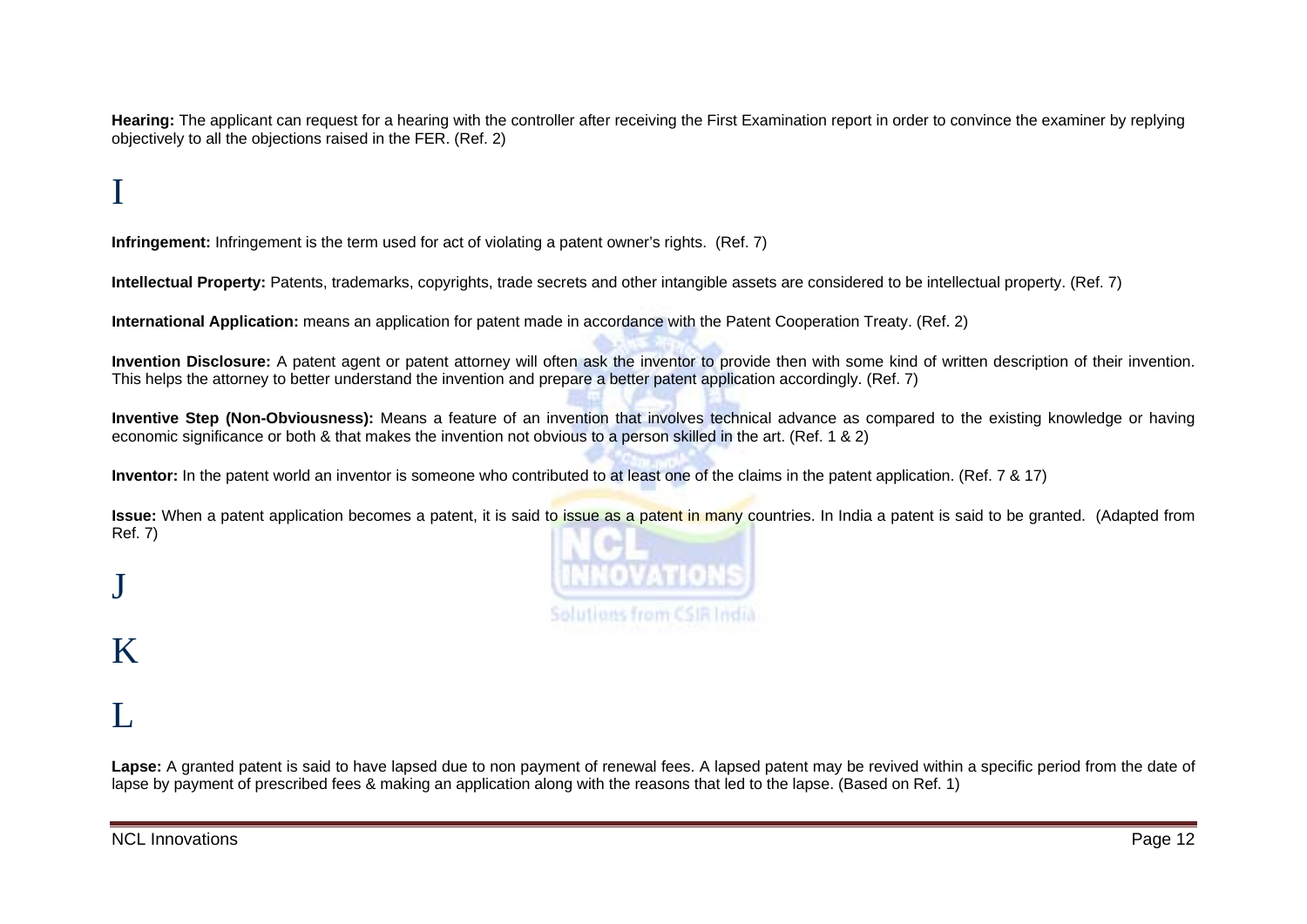**Legal Representative:** Legal representative means a person who in law represents the estate of a deceased person. (Based on Ref. 1)

**License:** A patent owner can license a company to make their patented invention in exchange for sum of money and/or royalties. (Ref. 7)

# M

**Manual of Patent Examining Procedure (MPEP):** The MPEP is the manual that the examiner at the patent office uses for reviewing patent applications. (Ref. 6)

# N

**National Biodiversity Authority:** The National Biodiversity Authority (NBA) was established in 2003 to implement India's Biological Diversity Act (2002). The NBA is a Statutory, Autonomous Body and it performs facilitative, regulatory and advisory function for the Government of India on issues of conservation, sustainable use of biological resources and fair and equitable sharing of benefits arising out of the use of biological resources. The Biological Diversity Act (2002) mandates implementation of the Act through decentralized system with the NBA focusing on advising the Central Government on matters relating to the conservation of biodiversity, sustainable use of its components and equitable sharing of benefits arising out of the utilization of biological resources; and advising the State Governments in the selection of areas of biodiversity importance to be notified under Sub-Section (1) of Section 37 as heritage sites and measures for the management of such heritage sites. (Ref. 19)

**New Invention:** Means any invention or technology which has not been anticipated by publication in any document or used in the country or elsewhere in the world before the date of filing of patent application with complete specification i.e., the subject matter has not fallen in public domain or that it doesn't form a part of the state of the art. (Ref. 10)

**Non-Obviousness:** A patentable invention is required to be non-obviousness. This means that there are no references in combination or individually that teach all of the elements of the claimed invention. Non-obviousness also means that one of ordinary skill in the art would not feel that the claimed invention is obviousness. (Based on ref. 1)

### $\left( \begin{array}{c} \end{array} \right)$

**Office Action:** An office action is a communication from the US patent office requesting that an action be taken concerning the patent application. Typically the office action will request that the inventor overcome an objection (deals with a formatting error) or a rejection (deals with a statutory bar). The objection could request a change to the figures of the application or a spelling mistake; while on the other hand, the rejection may deal with claims that don't definitively define the invention or it may deal with a reference which discloses the claimed invention. (Ref. 7)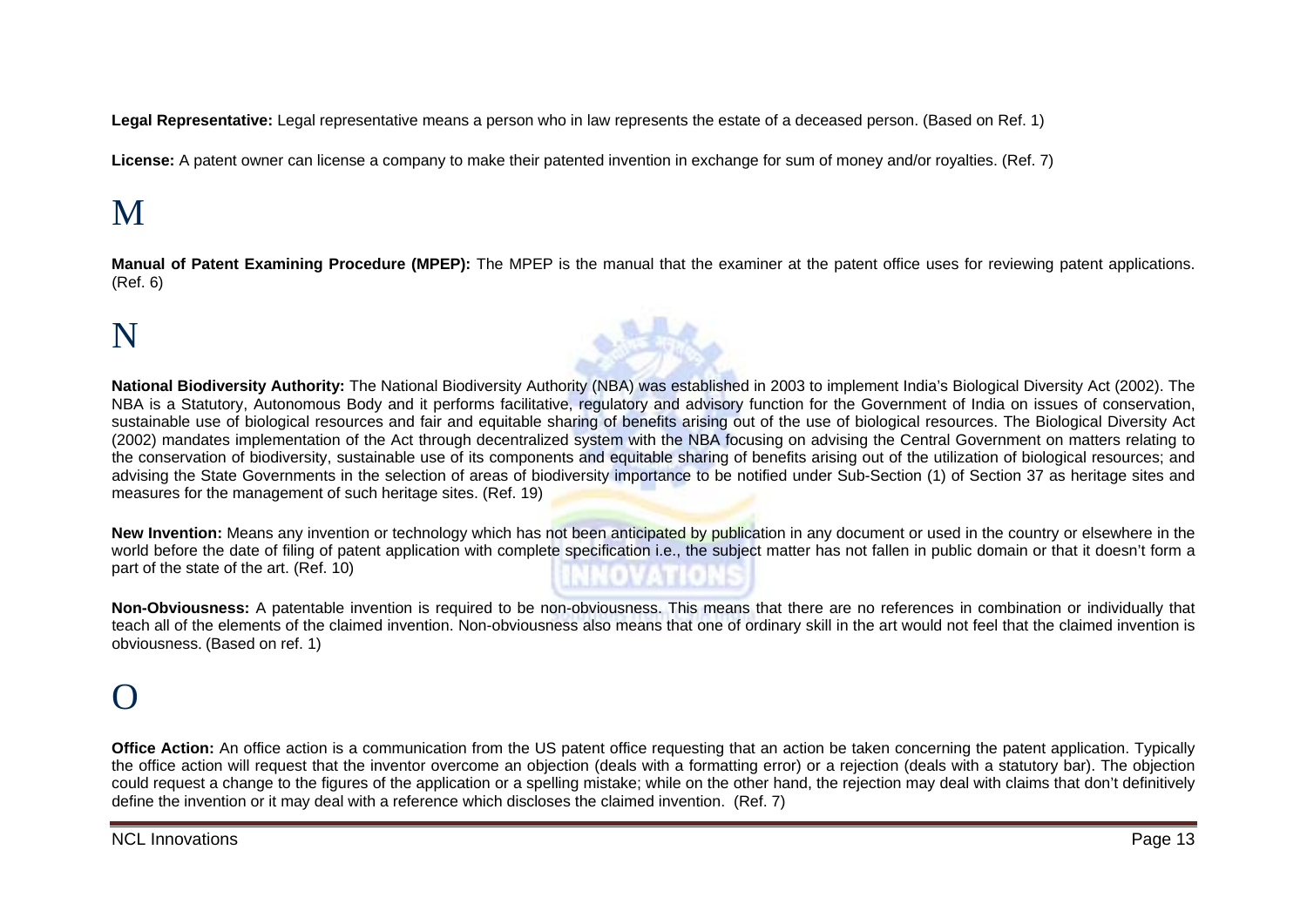**One of Ordinary Skill:** One of ordinary skill in the art is someone who has ordinary skill in the technology that deals with the claimed invention. The MPEP discloses several characteristics which are used to determine who would be someone of ordinary skill in the art since it would change from field to field. During examination, an inventor has to determine if someone of ordinary skill in the art would consider the invention obvious. (Ref. 7)

**Opposition of Patent:** An opposition proceeding is an administrative process available under the patent and trademark law of many jurisdictions which allows third parties to formally dispute the validity of a pending patent application ("pre-grant opposition"), of a granted patent ("post-grant opposition") or of a trademark. (Ref. 11)

### P

**Paris Convention:** The Paris Convention for the Protection of Industrial Property, signed in Paris, France, on 20 March 1883, was one of the first intellectual property treaties. It established a Union for the protection of industrial property. The Convention is still in force as of 2013. According to Articles 2 and 3 of this treaty, juristic and natural persons who are either national of or domiciled in a state party to the Convention shall, as regards the protection of industrial property, enjoy in all the other countries of the Union, the advantages that their respective laws grant to nationals. In other words, when an applicant files an application for a patent or a trademark in a foreign country member of the Union, the application receives the same treatment as if it came from a national of this foreign country. Furthermore, if the intellectual property right is granted (e.g. if the applicant becomes owners of a patent or of a registered trademark), the owner benefits from the same protection and the same legal remedy against any infringement as if the owner was a national owner of this right. (Ref. 13)

**Patent:** A patent is an exclusive right granted by a country to the owner of an invention to stop others from making, using, selling, importing or offering to sale his patented invention. The third party cannot make, use, import, manufacture or market the invention without the consent of the patent holder. This trade-off is designed to encourage innovation, while making society better off in the long run by exposing the public to new ideas. (Ref. 1)

Patentable: An invention that meets the requirements of patentability under relevant laws for being granted a patent is called as a patentable invention. Typically an invention needs to meet the following criteria: Novelty, Inventive step, Utility. Also it should not be of subject matter mentioned under nonpatentable inventions under the act.

#### Solutions from CSIR India

Patent Agent: A patent agent is a professional who is entitled to draft & file patent applications on behalf of an applicant whose name has been registered in the register of patent agents maintained by the patent office. (Based on Ref. 1)

**Patent Cooperation Treaty (PCT):** The PCT is a treaty that simplifies foreign patent filings in countries that are members of the World Trade Organization. A PCT filing allows an inventor to initially file a single patent application with a receiving office (usually the national patent office of that country) after which the patent application will receive an initial international examination before the inventor needs to decide which foreign countries he desires to file in. Once the application enters into a foreign country, the patent application will be reviewed again since all countries have different patent laws, but usually those national examinations rely heavily on the international examination. (Ref. 7)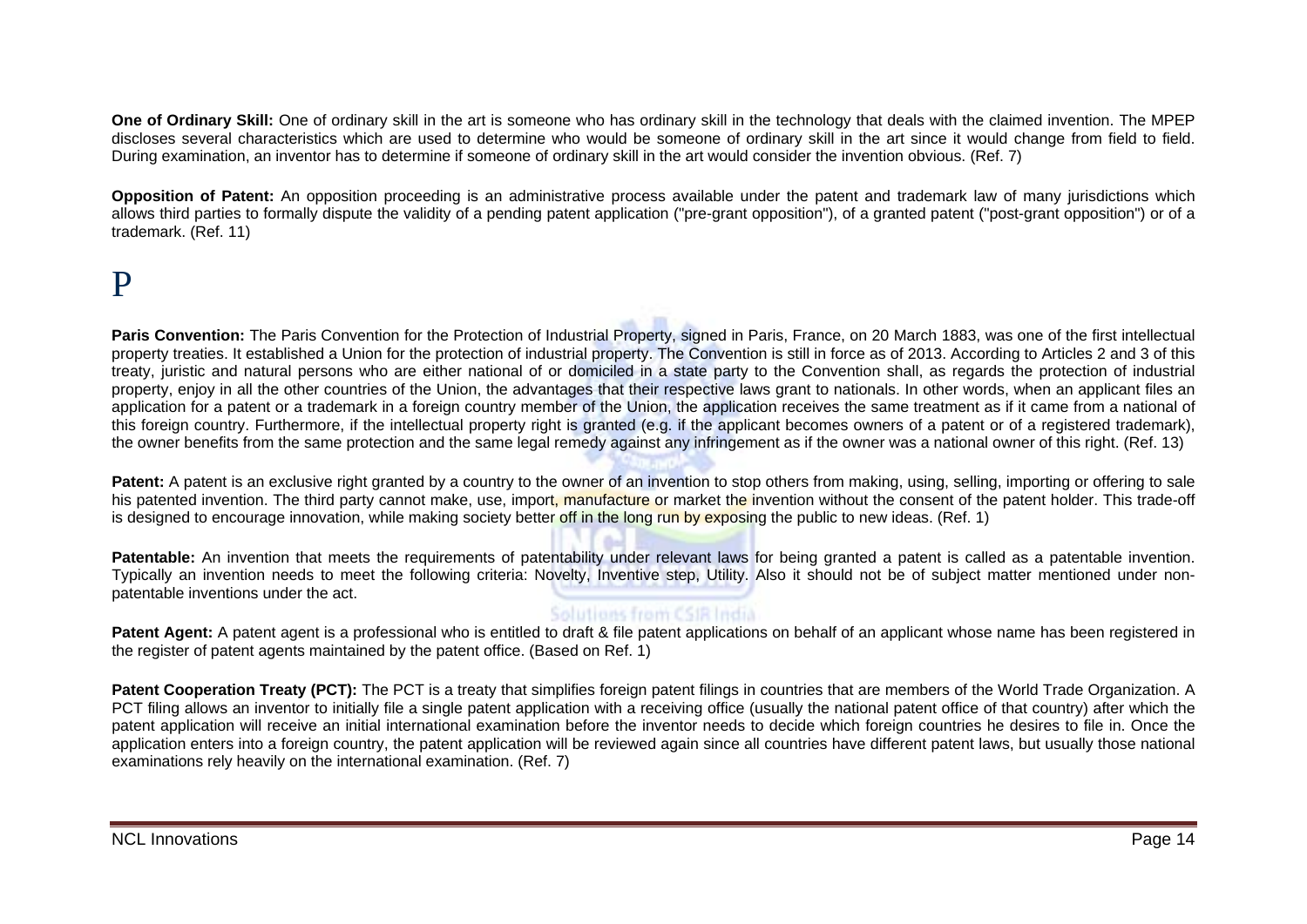**Patent Examiner:** A patent examiner is an employee at the patent office who is authorized to examine patent applications and legally determine the application's fate. (Ref. 7)

Patent Owner: Initially an inventor or group of inventors are the owners of the patent or patent application. All inventors have equal rights to the claimed invention regardless of the contribution of the claims, just as long as they made some contribution. Typically an inventor who works for a company is required under an employment contract to assign (or transfer ownership) of the patent or patent application to their employer. (Ref. 7)

**Patent Search:** A patent search is a search typically performed before the filing of a patent application to determine patentability of the invention. Patent law does not require that a patent search be performed although the law does require that anyone involved in the preparation of the patent application submit to the patent office any information that they feel would affect the patentability of the claimed invention. (Ref. 7)

**Pending:** While a patent application that is waiting to be either examined by a patent examiner or to be issued in the patent office, it is considered to be pending. (Ref. 7)

**Person Interested:** includes a person engages in, or in promoting research in the same field as that to which the invention relates. (Ref. 2)

**Prior Art:** Prior art is the term to describe all of the knowledge and references pertaining to the technology of the claimed invention in the patent application. (Ref. 7)

Priority Date: A priority date is the earliest filing date that a patent application can claim. Some patent applications that are related to earlier filed patent applications by the same inventor can claim priority to the earlier applications. (Ref. 7)

**Process Patent:** A patent granted for a new process i.e for a process claim or a method claim is known as a process patent.

**Product Patent:** A patent granted for a product i.e claims for a composition, system, new substance, new machine/gadget etc is said to be product patent under the patent laws.

### Solutions from CSIR India

Prosecution: Prosecution refers to the interactions, abiding of formalities etc between an inventor and the patent office dealing with making a patent application ready for grant. (Ref. 7)

**Provisional Application:** A provisional patent application is an application that is filed with the patent office that is intended to expire automatically in one year from its filing date without an examination. The intent of a provisional patent application is to allow an inventor time to carry on more work on his invention before filing a complete specification 12 months down the line. (Adapted from Ref. 7)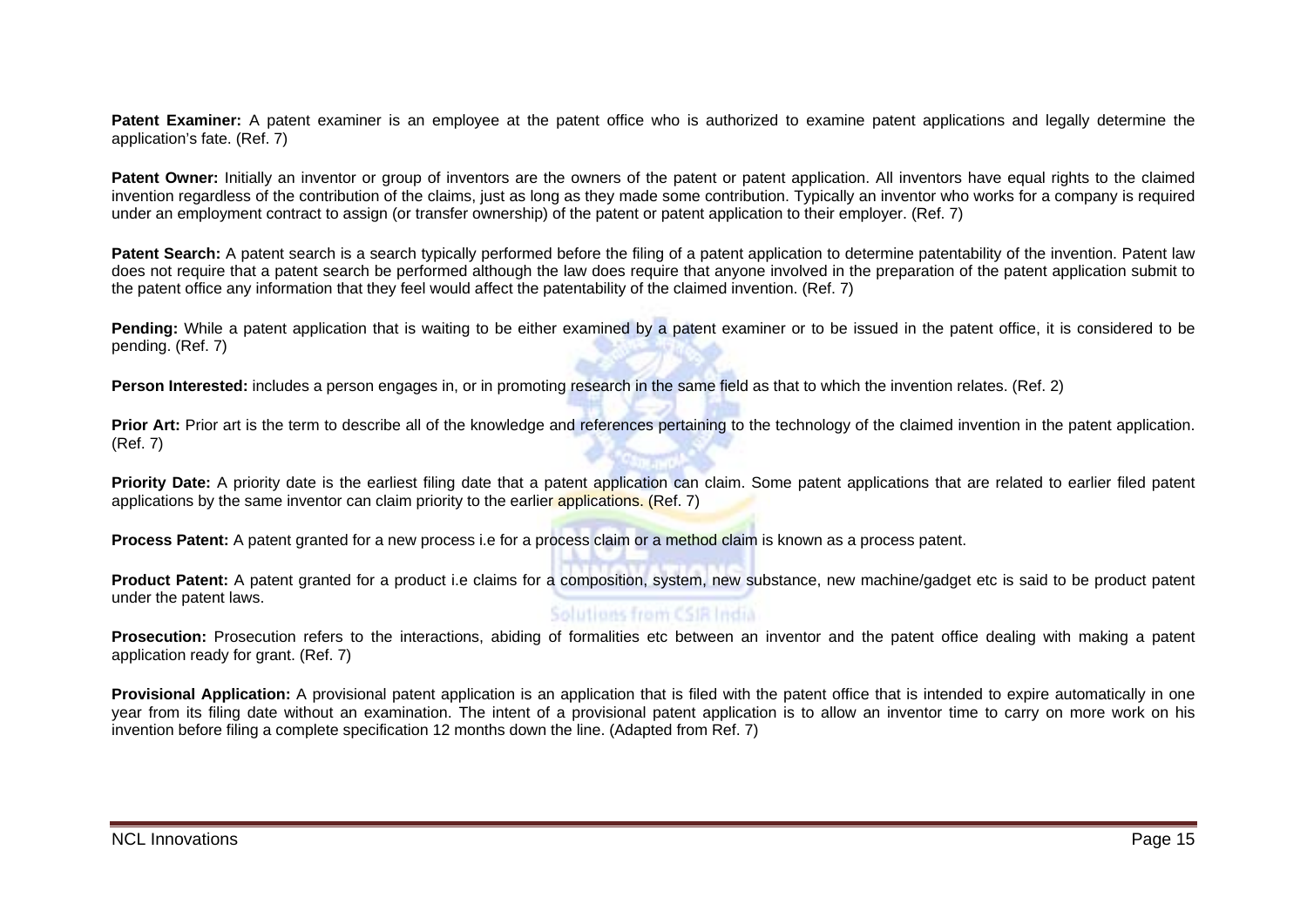**Published Patent Application:** Eighteen months after the filing date of a patent application, the patent office publishes the application. This does not give the inventor any more rights, but simply informs the public of what the inventor has filed. Typically at this point the patent application will still be pending in the patent office. An inventor can pay to have a patent application publish earlier, later or not at all depending on the needs of the inventor. (Ref. 7)

# $\overline{\mathcal{L}}$

# R

**Reduction to Practice:** An invention is required to be reduced to practice before a patent can be applied for in United States. Actual reduction means that there is at least a prototype of the invention made. Constructive reduction means that all of the details to enable someone to make and use the invention have been thought through. The Indian patent office doesn't have any such requirement. (Based on Ref. 7)

**Register of Patents:** It is the register of patents kept at the Patent Office containing the names & addresses of grantees of patents, notifications of assignments & of transmission of patents, of licenses under the patents & of amendments, extensions, & revocation of patents; and particulars of such other matters affecting the validity or proprietorship of patents. (Based on Ref. 6)

**Renewal Fees:** Maintenance fees or renewal fees are fees that are paid to maintain a granted patent in force. Some patent laws require the payment of maintenance fees for pending patent applications. Not all patent laws require the payment of maintenance fees and different laws provide different regulations concerning not only the amount payable but also the regularity of the payments. In countries where maintenance fees are to be paid annually, they are sometimes called patent annuities (Based on Ref. 1)

**Rejection/Refusal:** When after the examination, & taking into consideration the applicant's comments on the first examination report, the examiner is satisfied that the patent cannot be granted, it is deemed to be a refusal or rejection to the grant of the patent to the applicant. (Based on Ref. 1)

**Revocation:** Revocation of patents can be made under Section 64 of the Indian Patents Act 1970. A patent may be revoked on a petition of any person interested or of the Central Government by the Appellate Board or on a counter claim in a suit for infringement of the patent by the High Court. (Ref. 12)

### S

**Specification:** The specification, which is also called the disclosure, is a written description of an invention. The patent specification is drafted both to satisfy the written requirements for patentability, as well as to define the scope of the claims. A specification in other words is a general explanation of the invention and how to practice it along with Specific examples of how to practice the invention. (Ref. 9)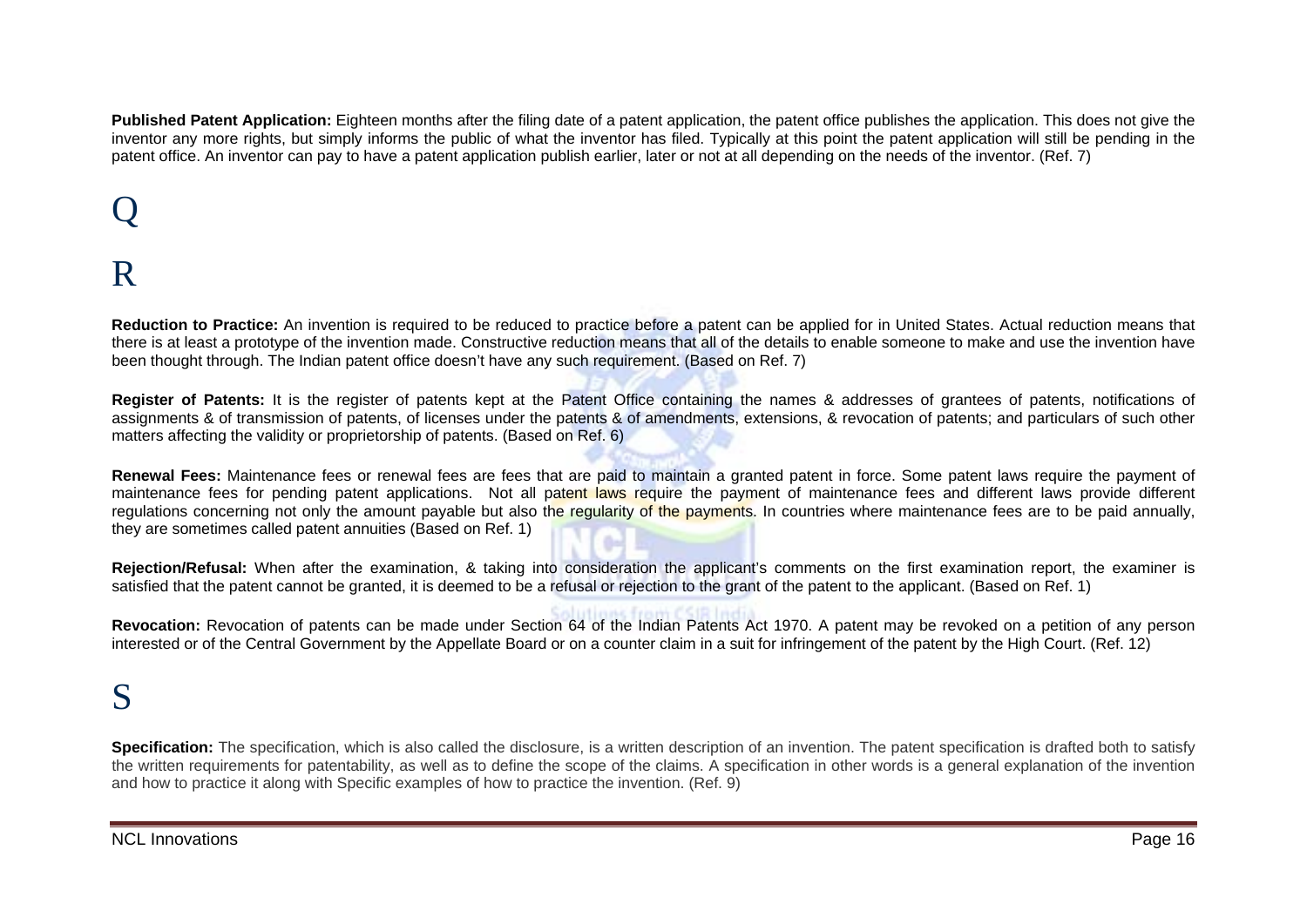**Trade Secret:** A trade secret is a formula, practice, process, design, instrument, pattern, or compilation of information which is not generally known or reasonably ascertainable, by which a business can obtain an economic advantage over competitors or customers. (Ref. 6)

**Trademark:** A trademark is a distinctive sign capable of distinguishing the "goods" or "services" produced or provided by one enterprise from those of other enterprises. (Ref. 6)

**True & First Inventor:** Does not include either the first importer of an invention into India or a person to whom the invention is first communicated from outside India. (Ref. 1)

# U

Unity of Invention: It is mandatory that each patent application must relate to only one invention i.e. must have a single inventive step. This is known as unity of invention.

**Usefulness/Utility:** The invention must be capable of industrial application i.e it can be made or used in an industry. (Ref. 1)

V

### W



**WIPO:** The World Intellectual Property Organization (WIPO) is the United Nations agency dedicated to the use of intellectual property (patents, copyright, trademarks, designs, etc.) as a means of stimulating innovation and creativity. (Ref. 13)

**Withdrawal of Application:** When at any time after filing an application, the application feels that he does not wish to pursue the application further; he can abandon the application by formally writing to the controller expressing his wish to do the same or by simply not following the prosecution timelines.

**Working of Patent:** As per the Patent Act 1970, it is mandatory that an invention is practiced in India on a commercial scale and to the fullest extent that is reasonably practicable without undue delay. The Act requires every patentee and every licensee (whether exclusive or otherwise) to provide information on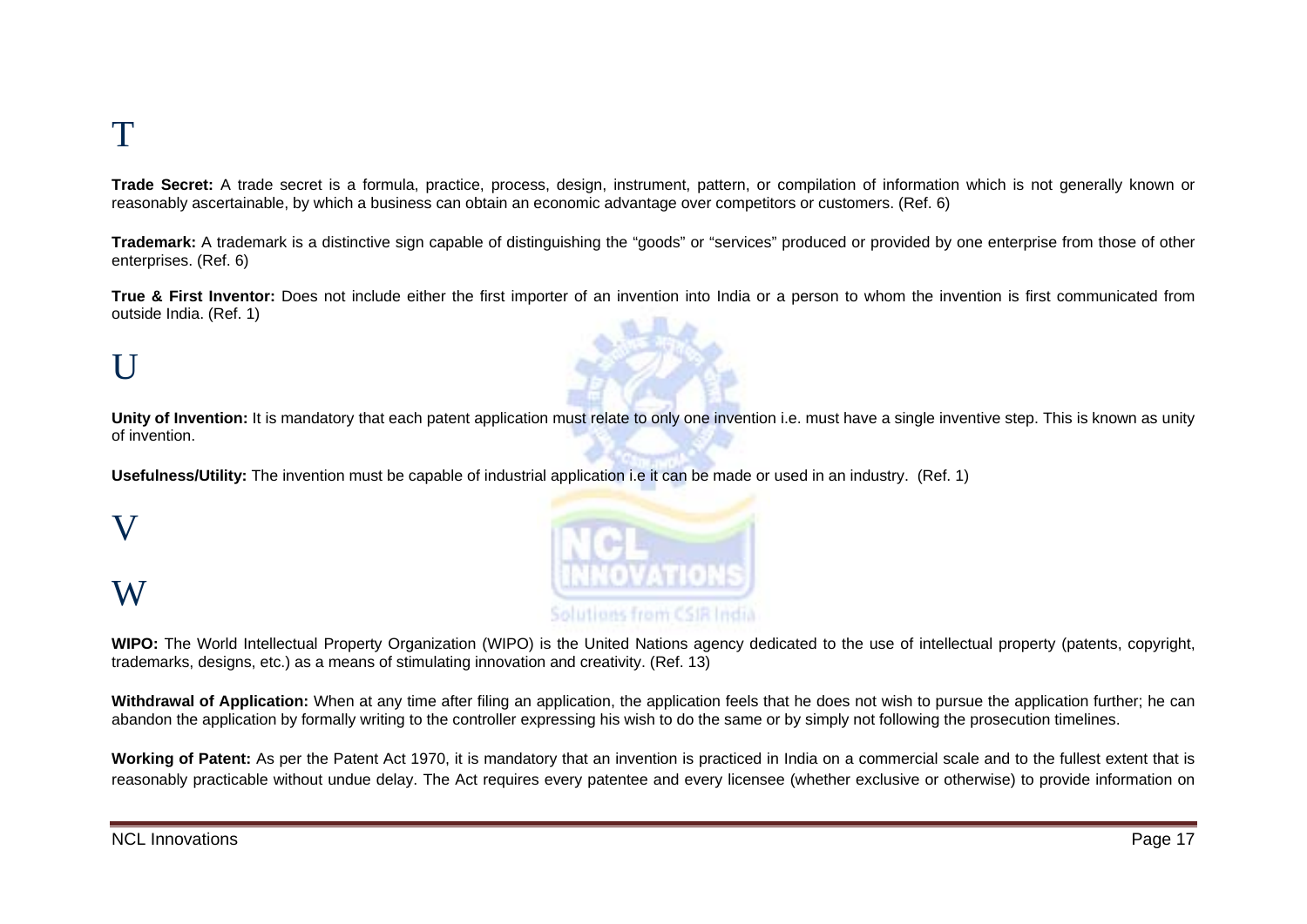the extent to which the 'patented invention' has been worked on a commercial scale in India (S. 146(2)). Failure to supply such information creates a presumption of non-working, and may assist the process of grant of compulsory licenses. (Based on Ref. 1)

XYZ

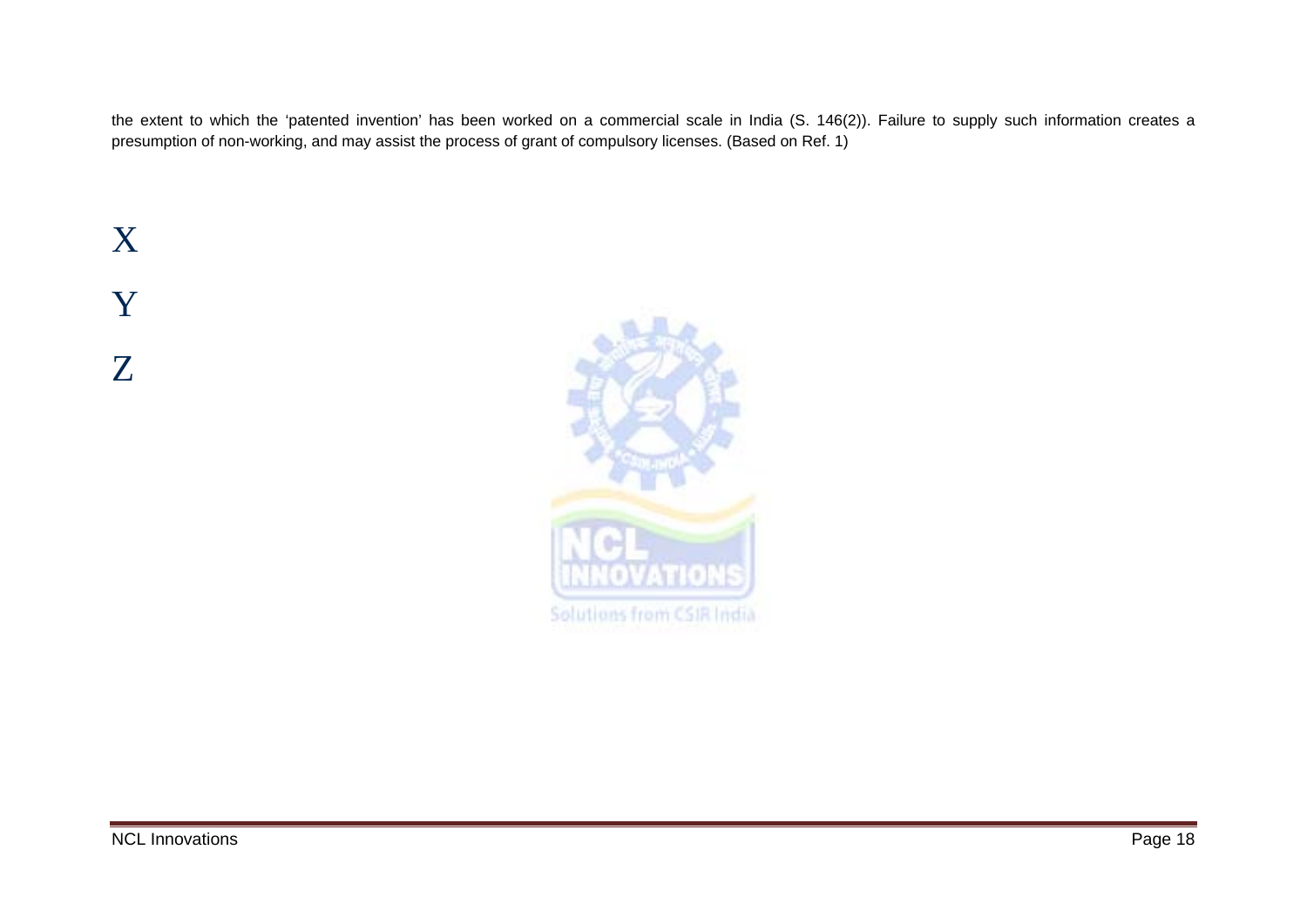### **D. List of Abbreviations:**

| No.               | <b>Abbreviation</b> | <b>Full form</b>                                      |
|-------------------|---------------------|-------------------------------------------------------|
| 1.                | <b>CGPDTM</b>       | Controller General of Patents, Design & Trademarks    |
| 2.                | <b>DO</b>           | <b>Designated Office</b>                              |
| 3.                | <b>DOF</b>          | Date Of Filing                                        |
| 4.                | $E$ O               | <b>Elected Office</b>                                 |
| 5.                | <b>EPO</b>          | European Patent Office                                |
| 6.                | <b>FER</b>          | <b>First Examination Report</b>                       |
| $\overline{7}$ .  | <b>GATT</b>         | General Agreement on Tariff & Trade                   |
| 8.                | <b>ISA</b>          | <b>International Searching Authority</b>              |
| 9.                | <b>IPEA</b>         | International Preliminary Examining Authority         |
| 10.               | IB                  | <b>International Bureau</b>                           |
| 11.               | <b>ISR</b>          | <b>International Search Report</b>                    |
| 12.               | <b>IPRP</b>         | International Preliminary Report On Patentability     |
| 13.               | IP                  | <b>Intellectual Property</b>                          |
| 14.               | <b>IPR</b>          | <b>Intellectual Property Right</b>                    |
| 15.               | <b>IPO</b>          | <b>Indian Patent Office</b>                           |
| 16.               | <b>IPAB</b>         | Intellectual Property Appellate Board                 |
| $\overline{17}$ . | <b>NBA</b>          | <b>National Biodiversity Authority</b>                |
| 18.               | <b>MOU</b>          | Memorandum Of Understanding                           |
| 19.               | <b>MPPP</b>         | Manual of Patent Practice & Procedures                |
| 20.               | <b>NPE</b>          | <b>National Phase Entry</b>                           |
| 21.               | <b>PCT</b>          | <b>Patent Cooperation Treaty</b>                      |
| 22.               | <b>PA</b>           | Patent Agent & Patent Application                     |
| 23.               | <b>POA</b>          | <b>Patent Of Addition</b>                             |
| 24.               | <b>TRIPS</b>        | Trade Related Aspects of Intellectual Property Rights |
| 25.               | <b>WIPO</b>         | World Intellectual Property Organization              |
| 26.               | <b>WTO</b>          | World Trade Organization                              |
| 27.               | <b>WOSA</b>         | Written Opinion of Searching Authority                |
| 28.               | <b>USPTO</b>        | United States Patent & Trademark Office               |